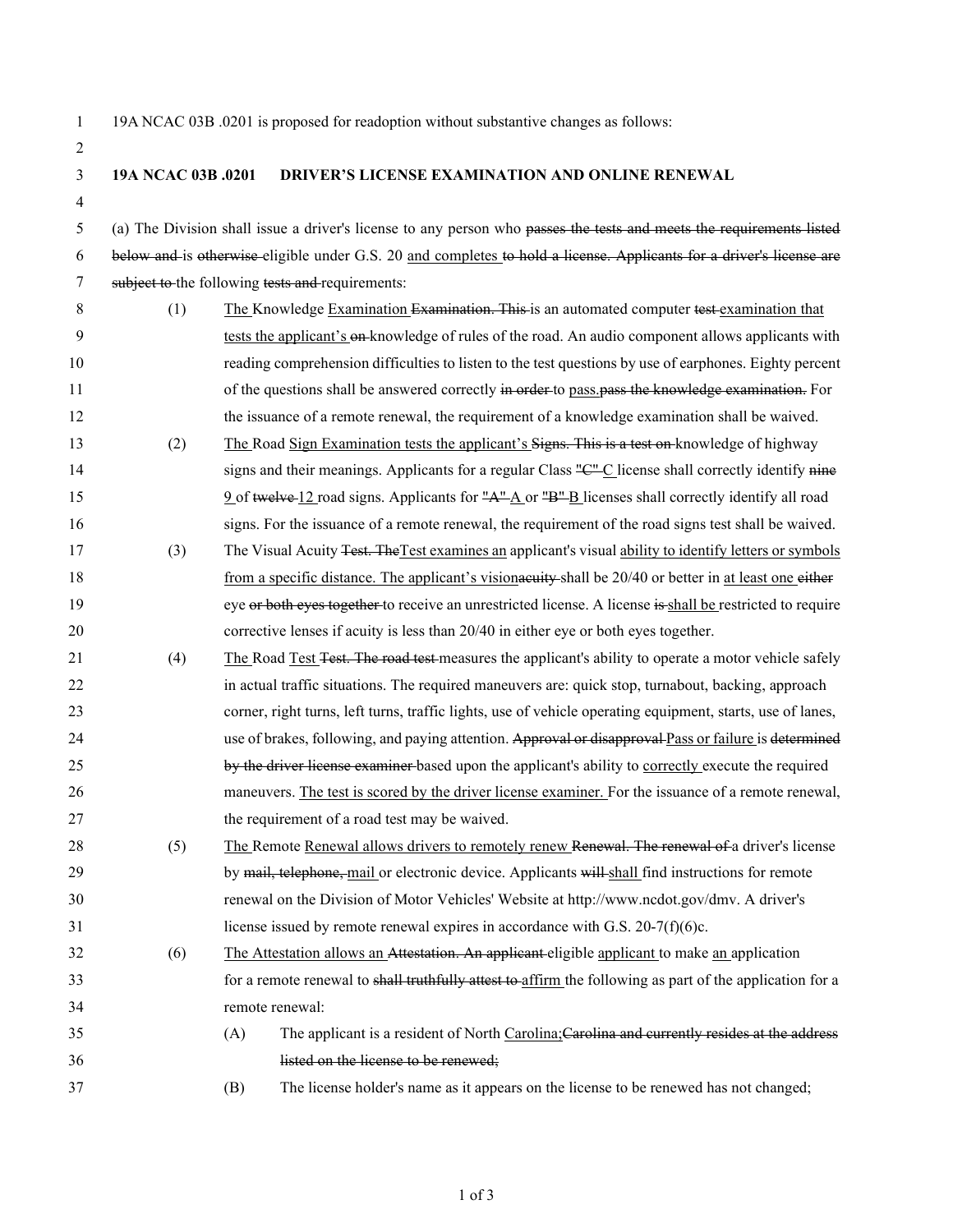| 1                                                                                             |               | (C)<br>All information provided during the application for a remote renewal has been provided           |
|-----------------------------------------------------------------------------------------------|---------------|---------------------------------------------------------------------------------------------------------|
| 2                                                                                             |               | truthfully;                                                                                             |
| 3                                                                                             |               | That the The applicant knows of no change in his or her vision since the last time the<br>(D)           |
| 4                                                                                             |               | applicant passed the visual acuity test in Subparagraph $(a)(3)$ of this Rule that would impair         |
| 5                                                                                             |               | the applicant's ability to safely drive a motor vehicle; and                                            |
| 6                                                                                             |               | (E)<br>That no change in physical or mental abilities has occurred since the last issuance.             |
| 7                                                                                             | (7)           | The Photo Requirement instructs that Requirement. The requirement of a newly captured photo in          |
| 8                                                                                             |               | G.S. $20-7(n)(4)$ shall be waived for an applicant eligible to make application for a remote renewal,   |
| 9                                                                                             |               | providing the applicant has an existing DMV photo on file.                                              |
| 10                                                                                            | (8)           | Upon completion of the remote renewal process, the license shall be renewed if all criteria in G.S.     |
| 11                                                                                            |               | 20-7 are met. The applicant may shall use the current license for all legitimate driver license         |
| 12                                                                                            |               | purposes until the license becomes invalid for some other reason, or receipt of the new license card.   |
| (b) The tests contained in Paragraph (a) of this Rule shall be administered as follows:<br>13 |               |                                                                                                         |
| 14                                                                                            | (1)           | First time applicants. Applicants applying for a driver's license for the first time shall complete the |
| 15                                                                                            |               | full examination, examination to include the knowledge examination, road signs test, visual acuity      |
| 16                                                                                            |               | test, and road test. Applicants in this Subparagraph are not eligible to apply for remote renewal.      |
| 17                                                                                            | (2)           | Renewals and licenses expired less than two years. Applicants seeking to renew a valid, unexpired       |
| 18                                                                                            |               | North Carolina driver's license shall complete the road signs test and visual acuity test, unless the   |
| 19                                                                                            |               | applicant is renewing remotely. Applicants possessing a previously issued North Carolina driver's       |
| 20                                                                                            |               | license, expired less than two years, shall complete the road signs test and visual acuity test. An     |
| 21                                                                                            |               | applicant shall attest during the application for a remote driver license renewal that the applicant    |
| 22                                                                                            |               | knows of no change in his or her vision as set out in Part-Subparagraph $(a)(6)(D)$ of this Rule.       |
| 23                                                                                            | (3)           | Applicants possessing a previously issued North Carolina driver's license expired greater than two      |
| 24                                                                                            |               | years. Applicants years shall complete the full examination, to include the knowledge examination,      |
| 25                                                                                            |               | road signs test, visual acuity test, and road test. Applicants in this Subparagraph are not eligible to |
| 26                                                                                            |               | apply for remote renewal.                                                                               |
| 27                                                                                            | (4)           | Applicants with a driver's license issued by another State, which is valid and current, or expired      |
| 28                                                                                            |               | less than two years. Applicants seeking to transfer their current driver's license from another state   |
| 29                                                                                            |               | or applicants possessing a driver's license issued by another state that is expired less than two years |
| 30                                                                                            |               | shall complete the road signs test and visual acuity test. Applicants in this Subparagraph are not      |
| 31                                                                                            |               | eligible to apply for remote renewal.                                                                   |
| 32                                                                                            | (5)           | Applicants with a driver's license issued by another state, expired more than two years years.          |
| 33                                                                                            |               | Applicants shall complete the full examination, to include the knowledge examination, road signs        |
| 34                                                                                            |               | test, visual acuity test, and road test. Applicants in this Subparagraph are not eligible to apply for  |
| 35                                                                                            |               | remote renewal.                                                                                         |
| 36                                                                                            |               |                                                                                                         |
| 37                                                                                            | History Note: | Authority G.S. 20-2; 20-7(a),(c),(f); 20-39; S.L. 2014-100, s. 34.8(a), 34.8(b);                        |